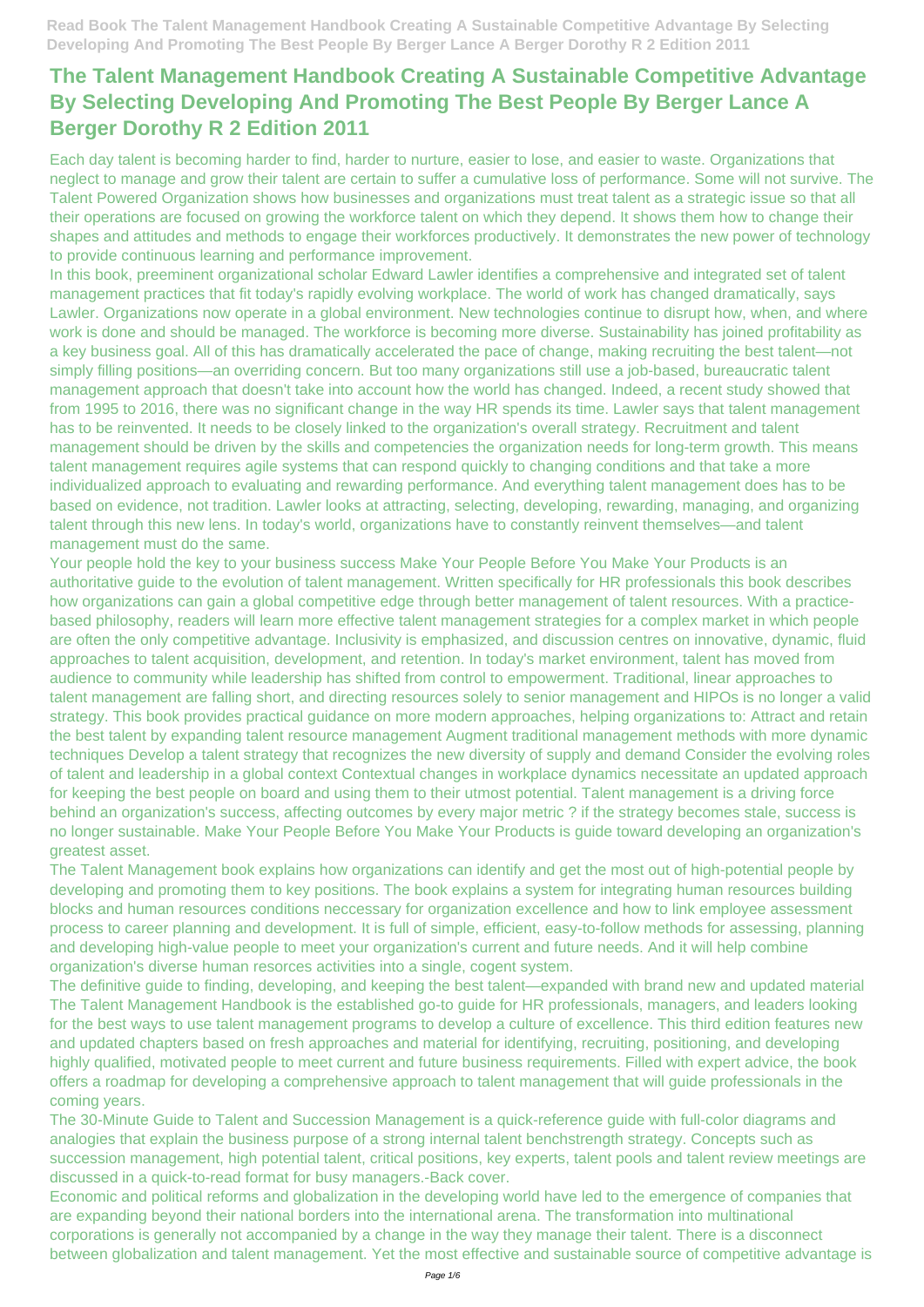talent. Talent Management in the Developing World explores how the policies, systems and procedures that have been successful within national boundaries are inadequate to meet the value propositions of completely different and diverse people working in different countries, cultures, legal and socio-economic environments. In fact they may be dysfunctional to talent management. Using the perspective of the developing world, Dr Elegbe outlines the shift in paradigm and practice that is required if organizations are to develop a sustainable talent management strategy in these countries. A global approach to talent management assures competitiveness and sustainability of success in the international environment but change will not happen until line and HR managers see its urgency and criticality. That is the endeavour of this book.

This book explores the implications of talent management in four practical settings across the globe. Focusing on countries in the Asia-Pacific region, Central and Eastern Europe, Latin America and within the Commonwealth of Independent States (CIS), the authors illustrate how multinational corporations (MNCs) can benefit from talent management practices and as a result, develop a strategy of organizational leadership. Offering empirical examples from each region, this book examines how economic and cultural contexts influence talent management. Talent Management in Global Organizations discusses successful cases in different cross-cultural settings, and aims to inspire companies around the world to develop and implement talent management practices effectively.

A comprehensive guide to using strategic HR methods to increasecompany performance. This book explains what strategic humanresources means, how it differs from other HR activities, and whyit is critical to business performance. It walks through keyquestions for designing, deploying and integrating differentstrategic HR processes including staffing, performance management,compensation, succession management, and development. The bookalso addresses the role of technology in strategic HR, anddiscusses how to get companies to support, adopt, and maintaineffective strategic HR processes. The book includes dozens ofillustrative examples of effective and ineffective strategic HRusing stories drawn from a range of companies and industries.

Talented and ambitious people will only stay with their current employer if they are offered positive development, motivation and nurturing to ensure they are given every chance of realizing their potential. Simple financial packages, although superficially attractive, often assuage a short term need but rarely cater for the long-term requirements of a talented person. Talent Assessment demonstrates how to manage the needs of the individual employees and those of the organization in parallel; how to identify the aspirational and development needs of potential top performers and how to manage them sensibly. This involves using techniques to assess their mindsets, behaviours and skills and then providing effective training, development and performance management interventions. IT is an increasingly important support and enabler of this kind of process and the authors provide guidance on the process and content required for a talent management database. There is also a chapter exploring the critical operation role of HR in talent management. The book is filled with practical examples and minicase studies to help you apply the various techniques. It provides positive, practical guidelines to encourage you to implement a suitable talent management programme as well as introducing more advanced aspects of the subject, particularly in terms of assessing suitable candidates for this way of managing your organization's future.

This book draws on recent theoretical contributions in the area of global talent management and presents an up to date and critical review of the key issues which MNEs face. Beyond exploring some key overarching issues in global talent management the book discuses the key emerging issue around global talent management in key economies such as China, India, the Middle East and Eastern Europe. In contrast to many of the currently available texts in the area of global talent management which are descriptive and lacking theoretical rigor, this text emphasizes the critical understanding of global talent management in an organizational context. Drawing on contributions from the leading figures in the field, it will aid students, practitioners and researchers alike in gaining a well grounded and critical overview of the key issues surrounding global talent management from a theoretical and practical perspective.

In our modern business landscape, the war for talent is more complex than ever. You need to attract and retain the best talent for your organization to win, but without the right strategy or mindset, you won't be able to compete. If your revenue is declining, you're losing market share to your competition, or your organizational health is deteriorating, it's time to evolve how you approach this never-ending war. After all, your PEOPLE-not your product or service-are your strongest competitive advantage. The Talent War explores how US Special Operations Forces (SOF) assess, select, and develop their world-class talent. You'll learn how to adopt a talent mindset, the single greatest weapon you can possess in the war for talent. When your organization reflects this mindset, you will hire, train, and develop the right people, and put them in the best positions to make decisions that allow you to retake the advantage and win the war.

The steps you need, for the results you want. There's no shortage of advice out there on how to perform better, and better than others, at work. The problem is knowing which methods are actually proven to work--and how you should act on them to get the best results. In 8 Steps to High Performance, talent expert and bestselling author Marc Effron cuts through the noise with his signature "science-based simplicity" approach to identify what matters most and show you how to optimally apply your time and effort to boost your performance. It turns out that higher performance comes from doing many things well--but some of those things are not in your power to change. Effron reveals the eight key factors you do control and practical steps for improving yourself on each one. You'll learn: How to set goals that create higher performance Which behaviors predict higher performance in different situations How to quickly develop the most important capabilities Who

to connect with and why How to understand and adapt to your company's strategy Why you sometimes shouldn't be the "genuine" you How to best manage your body to sustain your performance How to avoid management fads that distract you from high performance Researchbased, practical, and filled with self-assessments, tools, and templates to support your performance goals at work, this short, powerful book will help you and anyone on your team deliver outstanding results.

This guidebook paves the way to integrated talent management by assembling the collective experience and insight of 19 experts who examine research-based theories and current practices in highly successful enterprises. These contributors (including Marshall Goldsmith, Peter Cappelli, Leslie Joyce, and Edward E. Lawler, among others) provide practical advice about how you can adopt effective, state-of-theart methods in your own organisation.

Praise for BEST PRACTICES in TALENT MANAGEMENT "This book includes the most up-to-date thinking, tools, models, instruments and case studies necessary to identify, lead, and manage talent within your organization and with a focus on results. It provides it all—from thought leadership to real-world practice." PATRICK CARMICHAEL HEAD OF TALENT MANAGEMENT, REFINING, MARKETING, AND INTERNATIONAL OPERATIONS, SAUDI ARAMCO "This is a superb compendium of stories that give the reader a peek behind the curtains of top notch organizations who have wrestled with current issues of talent management. Their lessons learned are vital for leaders and practitioners who want a very valuable heads up." BEVERLY KAYE FOUNDER/CEO: CAREER SYSTEMS INTERNATIONAL AND CO-AUTHOR, LOVE 'EM OR LOSE 'EM "This is a must read for organization leaders and HR practitioners who cope with the today's most critical business challenge—talent management. This book provides a vast amount of thought provoking ideals, tools, and models, for building and implementing talent management strategies. I highly recommend it!" DALE HALM ORGANIZATION DEVELOPMENT PROGRAM MANAGER, ARIZONA PUBLIC SERVICE "If you are responsible for planning and implementing an effective talent and succession Page 2/6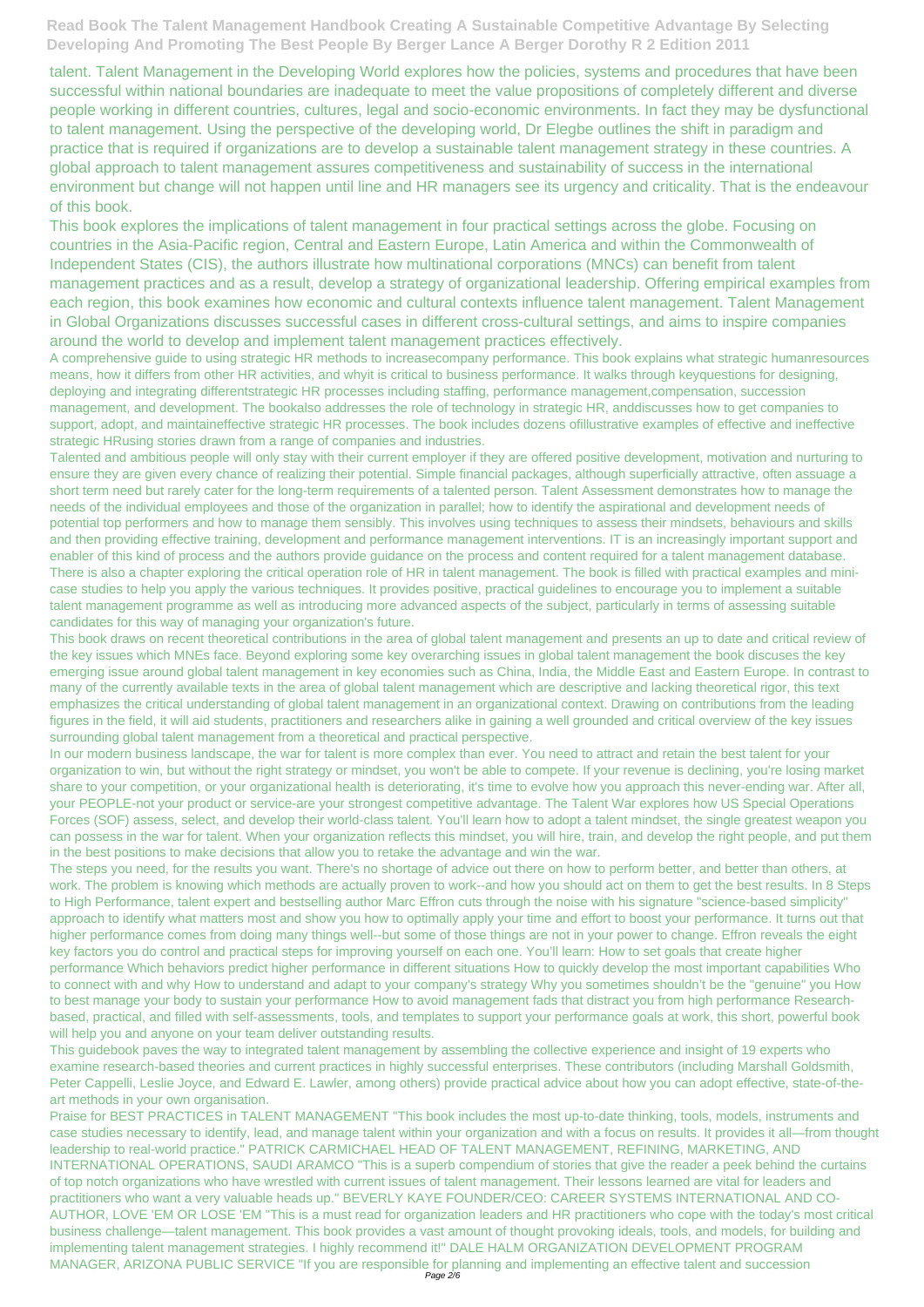management strategy in your organization, this book provides the case study examples you are looking for." DORIS SIMS AUTHOR, BUILDING TOMORROW'S TALENT "A must read for all managers who wish to implement a best practice talent management program within their organization" FARIBORZ GHADAR WILLIAM A. SCHREYER PROFESSOR OF GLOBAL MANAGEMENT, POLICIES AND PLANNING SENIOR ADVISOR AND DISTINGUISHED SENIOR SCHOLAR CENTER FOR STRATEGIC AND INTERNATIONAL AFFAIRS FOUNDING DIRECTOR CENTER FOR GLOBAL BUSINESS STUDIES

If talent is the leading indicator of whether a business is up or down, a success or a failure (and it is) . . . do you know how to accurately judge raw human talent? Understand a person's unique combination of traits? Develop that talent? Convert what supposedly are "soft" subjective judgments about people into objective criteria that are as specific, verifiable, and concrete as the contents of a financial statement? The talent masters do. They put people before numbers for the simple reason that it is talent that delivers the numbers. Success comes from those who are able to extract meaning from events and the forces affecting a business, and are able to look at the world and assess the risks to take and the risks to avoid. The Talent Masters itself stems from a unique combination of talent: During a forty-year career at General Electric, Bill Conaty worked closely with CEOs Jack Welch and Jeff Immelt to build that company's worldrenowned talent machine. Ram Charan is the legendary advisor to companies around the world. Together they use their unparalleled experience and insight to write the definitive book on talent—a breakthrough in how to take a business to the next level: • Secrets of the masters. The specifics on how companies regarded as world-class—GE, P&G, Hindustan Unilever (and others)—base their stellar performance decade after decade on their systems for finding and nurturing leadership talent. • Intimate and systemic. Why deep knowledge and intimacy with your talent and a systemic rhythm of reviews are the foundation for creating a steady, selfrenewing stream of leaders for all levels of an organization—from first-line supervisors to the CEO. • The competency that lasts. Financial results, market share, brand, and legacy products all have a half-life that seems to grow shorter by the year. Talent is the only competency that endures. • What to do Monday morning. The Talent Masters tool kit provides the specific guidelines for assessing and improving your company's talent mastery capabilities.

A radical approach to growing high-quality talent--fast You know that winning in today's marketplace requires top-quality talent. You also know what it takes to build that talent--and you spend significant financial and human resources to make it happen. Yet somehow, your company's beautifully designed and well-benchmarked processes don't translate into the bottom-line talent depth you need. Why? Talent management experts Marc Effron and Miriam Ort argue that companies unwittingly add layers of complexity to their talent-building models--without evaluating whether those components add any value to the overall process. Consequently, simple activities like setting employee performance goals become multipage, headache-inducing time wasters that turn managers off and fail to improve results. Effron and Ort introduce a simple, powerful, scientifically proven approach to increase your ability to develop better leaders faster: One Page Talent Management (OPTM). Using the straightforward, easy-to-follow process described in this book, you will eliminate frustrating complexity, focus only on those components that add real value, and build transparency and accountability into every practice. Based on extensive research and experience in companies such as Avon Products, Bank of America, and Philips, One Page Talent Management shows you how to: Quickly identify high-potential talent without complex assessments Increase the number of "ready now" successors for key roles Generate 360-degree feedback that accelerates change in the most critical behaviors Significantly reduce the time required for managers to implement talentbuilding processes Do away with complexity and bureaucracy--and develop the high-quality talent you need, right now. The systematic management of executive talent is a key strategic challenge for most large corporations. This is an emerging field and, consequently, there is a lack of consensus about what is involved and a variety of approaches have been adopted. In Developing Executive Talent Jonathan Smilansky, Ph.D. summarises the key activities and concerns of large businesses in the USA and Europe that are focused around the identification, development and effective utilisation of executive talent. In doing so, he provides even the most experienced Human Resource executive with a much broader array of inputs about what today's leading organizations are doing in this area. What quickly becomes clear is that even the best businesses are still developing their talent management processes. There are no 'right' answers and different organizations, with different levels of commitment, at different stages of development and in different environments produce different approaches. Developing Executive Talent is a map that lets you compare your organisation's approach with what others are doing in this area. It also grants you a close-up view of alternative processes designed to identify and develop the leaders of tomorrow. By learning from the experience of others you can become an 'educated consumer' of talent management services, and help both your organization and your own career. With quotations from Heads of Human Resources describing their experiences and concerns, specific tools and processes used by large businesses to identify and manage the leaders of tomorrow, Developing Executive Talent offers the clearest and most coherent picture to date of how leading organizations are tackling this critical business challenge.

Radical Advice for Reinventing Talent--and HR Most executives today recognize the competitive advantage of human

capital, and yet the talent practices their organizations use are stuck in the twentieth century. Typical talent-planning and HR processes are designed for predictable environments, traditional ways of getting work done, and organizations where "lines and boxes" still define how people are managed. As work and organizations have become more fluid--and business strategy is no longer about planning years ahead but about sensing and seizing new opportunities and adapting to a constantly changing environment--companies must deploy talent in new ways to remain competitive. Turning conventional views on their heads, talent and leadership experts Ram Charan, Dominic Barton, and Dennis Carey provide leaders with a new and different playbook for acquiring, managing, and deploying talent--for today's agile, digital, analytical, technologically driven strategic environment--and for creating the HR function that business needs. Filled with examples of forward-thinking companies that have adopted radical new approaches to talent (such as ADP, Amgen, BlackRock, Blackstone, Haier, ING, Marsh, Tata Communications, Telenor, and Volvo), as well as the juggernauts and the startups of Silicon Valley, this book shows leaders how to bring the rigor that they apply to financial capital to their human capital--elevating HR to the same level as finance in their organizations. Providing deep, expert insight and advice for what needs to change and how to change it, this is the definitive book for reimagining and creating a talent-driven organization that wins.

Clearly written and providing actionable strategies, this book explores new paradigms for workforce management to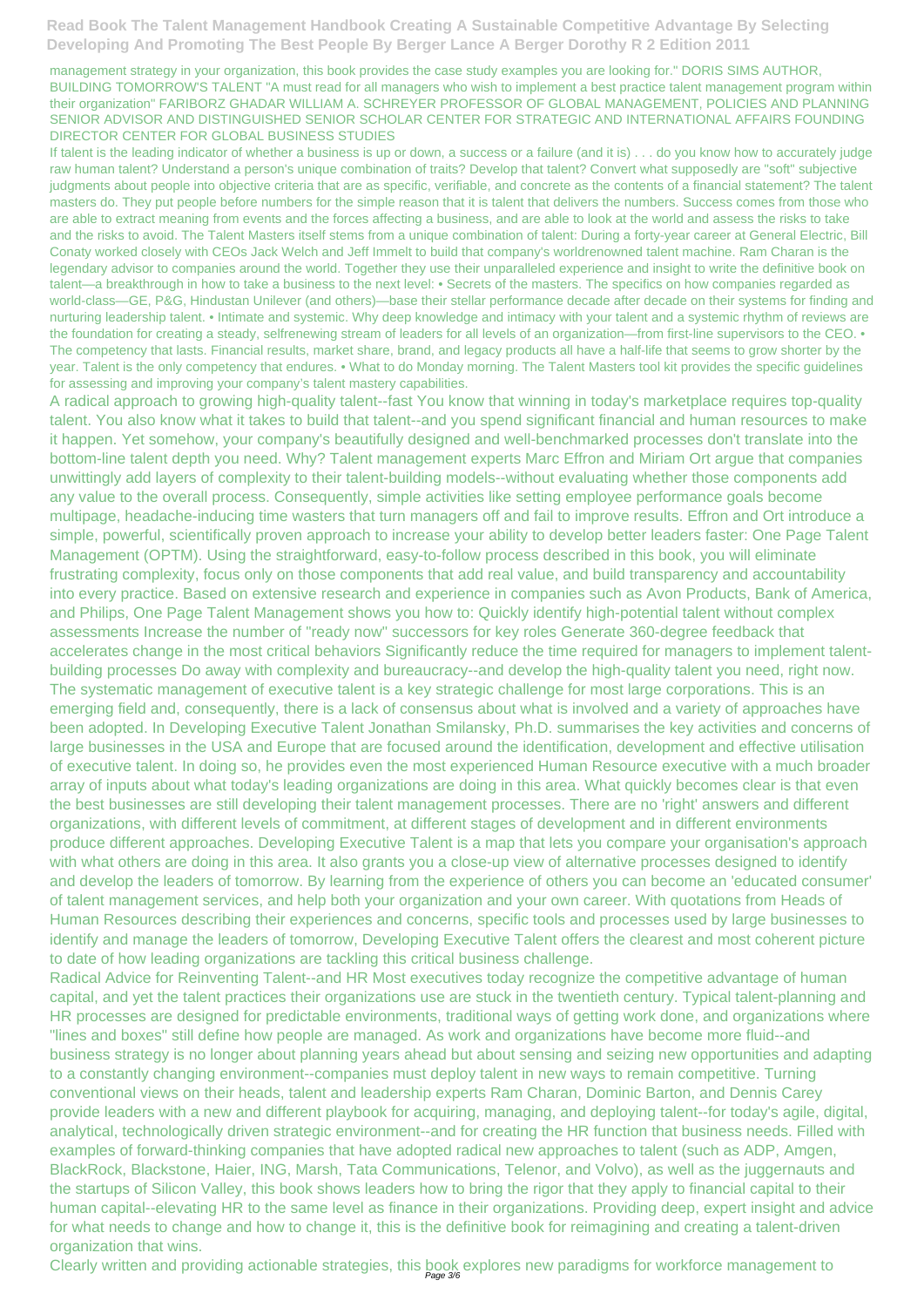enable human resource managers and the organizations where they work to thrive in today's turbulent business environment. Robert Greene goes beyond the many human resource management books currently available, to deal head-on with the new realities of talent management, including such factors as the "gig economy" and globalization. The book focuses on attracting, developing, and effectively utilizing human capital. It begins with human capital planning, and then explores strategies and programs that can attract and retain the workforce an organization needs. A range of sizes and types of organizations and different working relationships are considered, as Greene demonstrates how to evaluate the effectiveness of strategies that fit specific contexts and will sustain the viability of an organization's workforce into the future. Postgraduate students of human resource management, as well as current HR professionals and managers, will find this practical book an indispensable resource. PowerPoint slides and test banks are available to support instructors. Unleash greater potential from your talent by making people a top priority. Most executives would say that people are their most valuable asset; but even with the best intentions of putting employees first, companies can be held back by outdated policies. This business fable highlights 13 talent management principles, illustrating them in action at a fictional company with a charismatic and passionate Chief People Officer. Through the story, you will experience: best practices to combat the ineffective and counterproductive talent practices that plague many organizationsassessment questions to evaluate the status of your organization's talent practices reflection questions to help YOU make a difference in your organization, regardless of your positiona path that enables top performers to advance and succeed. Using peoplecentered talent management principles will inspire your employees, reshape your organization, and improve your bottom line.

## The Talent Management HandbookMcGraw Hill Professional

Inclusive Guide Provides Practical Applications for Workplace Education Theory from Diverse Perspectives The Wiley Handbook of Global Workplace Learning explores the field of workplace education using contributions from both experts and emerging scholars in industry and academia. Unlike many previously published titles on the subject, the Handbook focuses on offering readers a truly global overview of workplace learning at a price point that makes it accessible for independent researchers and Human Resources professionals. Designed to strike a balance between theory and practice, the Handbook provides a wealth of information on foundational topics, theoretical frameworks, current and emerging trends, technological updates, implementation strategies, and research methodologies. Chapters covering recent research illustrate the importance of workplace learning topics ranging from meditation to change management, while others give pragmatic and replicable applications for the design, promotion, and implementation of impactful learning opportunities for employees at any company, regardless of industry. A sampling of topics addressed includes: "Using an Experiential Learning Model to Design an Assessment Framework for Workplace Learning" "Measuring Innovative Thinking and Acting Skills as Workplace-Related Professional Competence" Multiple chapters specifically addressing international business, such as "Competency in Globalization and Intercultural Communication", "Global Strategic Planning" and "Global Talent Management" Research and recommendations on bridging generational and cultural divides as well as addressing employee learning disabilities With its impressive breadth of coverage and focus on real-world problem solving, this volume serves as a comprehensive tool for examining and improving practices in global workplace learning. It will prove to be a valuable resource for students and recent graduates entering the workforce and for those working in Human Resources and related fields. THE DEFINITIVE GUIDE TO FINDING, DEVELOPING, AND KEEPING THE BEST TALENT The most comprehensive book of its kind, The Talent Management Handbook has become the go-to resource for HR professionals, CEOs, and business leaders who want to take the lead in building a diverse, talented, and motivated workforce. Each section of this book offers state-of-the-art processes, step-by-step practical management tools and techniques, and up-to-the-minute resources that will equip you to: Discover and develop new talent Inspire, coach, and train future leaders Reward and retain the best people Plan and realize a culture of organizational excellence Featuring breakthroughs and "best practices" from more than 30 leading global talent management firms-- Accenture, Center for Creative Leadership, Hay Group, Heidrick and Struggles, Human Capital Institute, Korn/Ferry International, Mercer, PricewaterhouseCoopers, Right Management, Sibson Consulting, Towers Watson, and others--The Talent Management Handbook is a complete, all-in-one program designed to help you place the best people in the most critical jobs to assemble the building blocks of organizational excellence and create value--one person at a time. Based on years of research, hundreds of global consultations, and the stellar contributions of top industry leaders, The Talent Management Handbook is the most authoritative guide on the market for finding and utilizing the best people. Now in its second edition, this book includes the most innovative ideas and the latest tools, processes, and technologies available to help you launch a complete, fully functioning talent

The Oxford Handbook of Talent Management offers academic researchers, advanced postgraduate students, and reflective practitioners a state-of-the-art overview of the key themes, topics, and debates in talent management. The Handbook is designed with a multi-disciplinary perspective in mind and draws upon perspectives from, inter alia, human resource management, psychology, and strategy to chart the topography of the area of talent management and to establish the base of knowledge in the field. Furthermore, each chapter concludes by identifying key gaps in our understanding of the area of focus. The Handbook is ambitious in its scope, with 28 chapters structured around five sections. These include the context of talent management, talent and performance, talent teams and networks, managing talent flows, and contemporary issues in talent management. Each chapter is written by a leading international scholar in the area and thus the volume represents the authoritative reference for anyone working in the area of talent management.

Tough economic times demand more, not less attention to talent management. Six leading companies-CISCO, McDonald's, Avon, Liberty Mutual Group, Ciena, and Children's Healthcare of Atlanta- share how they have solved the talent management riddle and implemented successful solutions. The book chapters focus on management's role, the impact on processes and practices, and links to business results. Separate chapters cover the impact on company strategy, current research on the topic, and software selection.

Talent management is a central element of managerial discourse and organisational practice. This short-form book provides a succinct overview on the state of research on talent management. The authors set out the key themes, arguments, trends and future research trajectories of talent management, highlighting major works in the field. As a research topic with a fragmented body of knowledge, pluralistic perspectives are summarised, while workforce differentiation emerges as a central element. A critical introduction for students, scholars and reflective practitioners, this book guides readers through a relatively new and rapidly developing area of management research. Two senior members of the world-renowned executive search firm, Spencer Stuart, provide a detailed best-practices roadmap for ensuring continuous leadership in corporate America, based on personal interviews and their work with CEOs.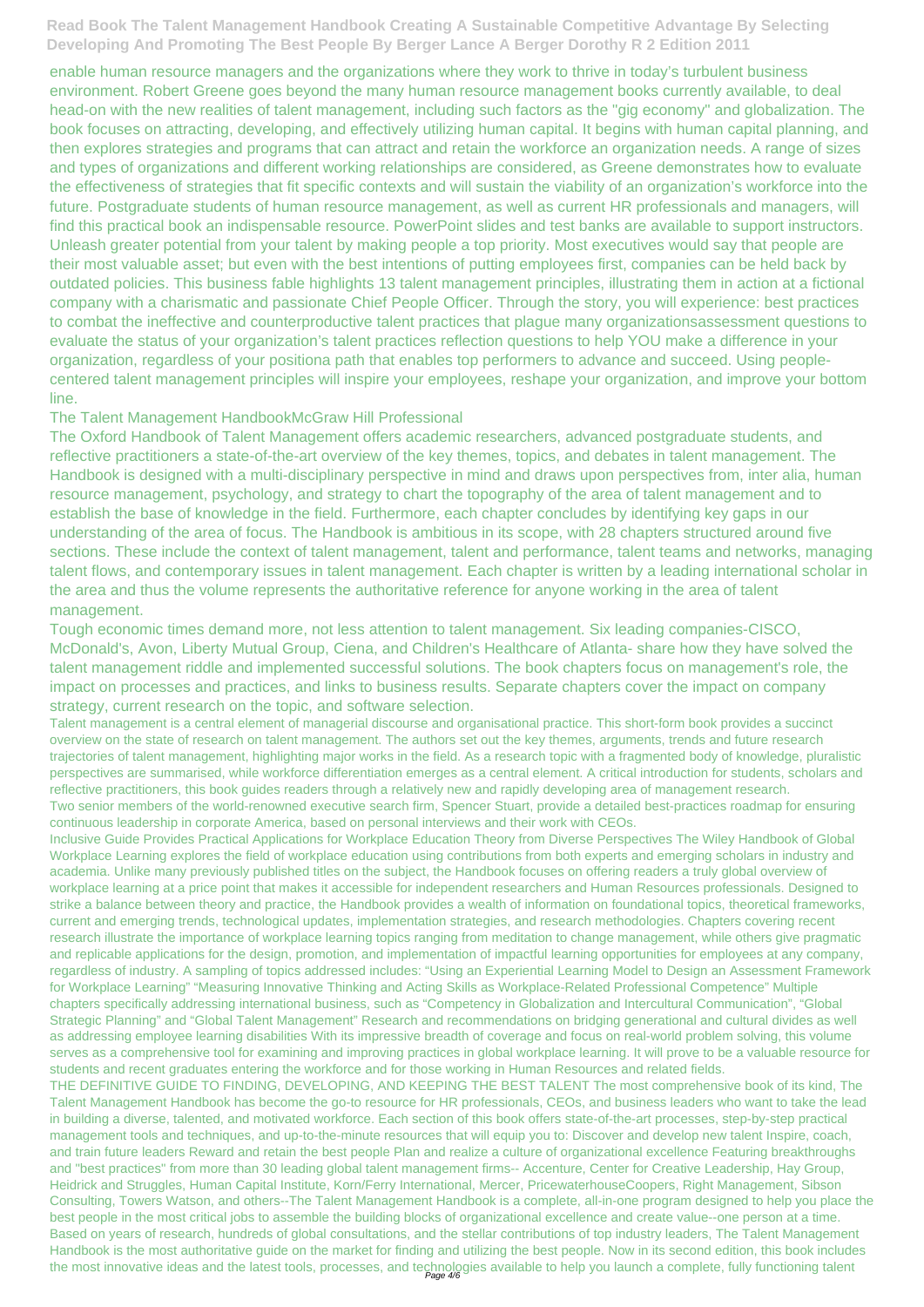management program that will drive you and your workforce to the top. Filled with key insights from renowned HR thought leaders and CEOs, The Talent Management Handbook shows you how to: Attract new talent and keep the "Superkeepers" Design career plans that boost employee morale and support organization needs Improve performance through a personal value exchange Coach, develop, and inspire raw talent and prepare the CEOs of the future See positive results with smarter performance reviews Create a culture of innovation and sustainability In these pages there is a wealth of information on a wide range of subjects, including employee compensation, onboarding, leadership competencies, and engagement programs. Discover firsthand how top HR thought leaders like Dave Ulrich, Marshall Goldsmith, Richard Boyatzis, Marc Effron, Beverly Kaye, Andy Pellant, William Rothwell, William Schiemann, Doris Sims, Allan Schweyer, Kay Thorne, and Kevin Wilde have achieved amazing results. And learn how expanding global markets are affecting the development of talent and teams all across the world. It takes a top-notch workforce to make a company succeed. This definitive guide gives you all you need to enable your organization's people to do their best.

Careers and Talent Management challenges and deconstructs the notion of the "perfect career" in order to provide new perspectives on talent management and career creation. It argues that the skills that organizations typically look for as indicative of superstar performance are not necessarily those that lead to competitive advantage. Attracting and retaining talent is both challenging and complex for organizations, since it is not known, especially at the top level, which employee skills will be most valuable in helping the organization be competitive globally. In this thoughtful book, Reis bucks the trend on emerging super talents, critically analyzing topics related to the field of general management, careers and talent management – such as leadership, entrepreneurship, gender, and diversity – to demonstrate the range of employee skills that can benefit an organization globally. Chapter focuses include global entrepreneurship, remote business practices, and social responsibility. These new perspectives on talent management will help students of human resource management think critically about the implications of pursuing or encouraging a "perfect" career trajectory.

Straight answers to your compensation questions An A-to-Z guide to compensation strategy and design, Compensation Handbook, Fourth Edition, has been completely revised and updated to keep you on top of the important changes that have taken place in this area. Editors Lance A. Berger and Dorothy R. Berger have assembled articles by leading compensation practitioners to give you authoritative solutions to a wide range of specific compensation problems. This important new edition shares with you the best thinking on attracting and retaining outstanding employees in a tight market...executive compensation...computers and compensation...how to use a mix of compensation devices...and much, much more.

Rethink Everything You Know about Managing Talent in Today's Disruptive Landscape A Vice Chairman at Korn Ferry (KF)—the world's largest talent advisory and executive search firm—RJ Heckman has helped many of today's most successful companies develop talent-management strategies that ensure corporate success through good times and bad. Now, he shares his breakthrough methods with you. The Talent Manifesto reveals proven talent strategies and innovative recruiting and retainment methods gleaned from nearly three decades of consulting with the world's leading organizations. Heckman identifies the most common pitfalls in HR today and delivers an actionable program for avoiding them. He shows how to generate reliable data and use it to make the best decisions. He reveals all the game-changing

Effective talent management is about aligning the business's approach to talent with the strategic aims and purpose of the organisation. The core rationale of any talent strategy should be to have a direct positive impact on the organisation's goals but in many cases this is not so. The ideas, principles and approaches outlined here will enable the reader to understand the strategic nature of talent and design a response that meets the needs of their own organisation. Case studies are used to illustrate the concepts and proven methodologies guide the day-today practice of the reader. The content will link the strategic intent of HR with the practical actions it takes to make a positive impact on the business's results. The author begins by examining the disconnected nature of talent management in many organisations; how at times it has been a response to trends and seen by many as a bolt on to HR and he proposes a different model, one that links clearly the development of a talent strategy with the achievement of a business strategy. Mark Wilcox summarises succinctly the case for a more strategic approach to talent management, one directly linked to business performance. He concludes that the time is now right for talent management, and therefore many HR managers, to move from a functional support role to one with a direct strategic impact on the business.

The latest Wiley Blackwell Handbook of Organizational Psychology uses a psychological perspective, and a uniquely global focus, to review the latest literature and research in the interconnected fields of training, development, and performance appraisal. Maintains a truly global focus on the field with top international contributors exploring research and practice from around the world Offers researchers and professionals essential information for building a talented organization, a critical and challenging task for organizational success in the 21st century Covers a diverse range of topics, including needs analysis, job design, active learning, self-regulation, simulation approaches, 360-degree feedback, and virtual learning environments

The Talent Management Handbook explains how organizations can identify and get the most out of "high-potential people" by developing and promoting them to key positions. The book explains: 1. A system for integrating three human resources "building blocks": organizational competencies, performance appraisal, and forecasting employee/manager potential 2. Six human resources conditions necessary for organization excellence 3. How to link your employee assessment process to career planning and development The Talent Management Handbook will help you design career plans that boost employee morale, as well as create and sustain excellence in your organization. It is full of simple, efficient, easy-to-follow methods for assessing, planning, and developing high-value people to meet your organization's current and future needs. And it will help you combine your organization's diverse human resources activities into a single, cogent system. Featuring best practices from leading companies as well as contributions from field experts who hold top positions in such leading HR consultancies as AON Consulting, The Hay Group, Hewitt Associates, Right Management Consulting. Sibson Consulting, and Towers Perrin, The Talent Management Handbook is an authoritative resource for creating and maintaining excellence in your organization through people management. As the pace of change increases and new business structures evolve, finding and harnessing people's talent is

becoming ever more important. From Talent Management to Talent Liberation presents a thoughtful and practical approach to talent. It provides compelling evidence for the limitations of talent management practice and offers talent liberation as an alternative approach. Talent Liberation is positioned through five premises that draw on the agile movement to provide a fundamental reappraisal of the talent agenda. These premises are then applied through a range of strategic and tactical tools such as the Talent Compass. By combining academic research, thought leadership and practical experience, this book will stimulate fresh thinking. Readers will be inspired to take action, using the simple tools to liberate more of the talent in their organisation and their teams. Leaders, HR professionals and individuals will benefit from the relevant insights shared here.